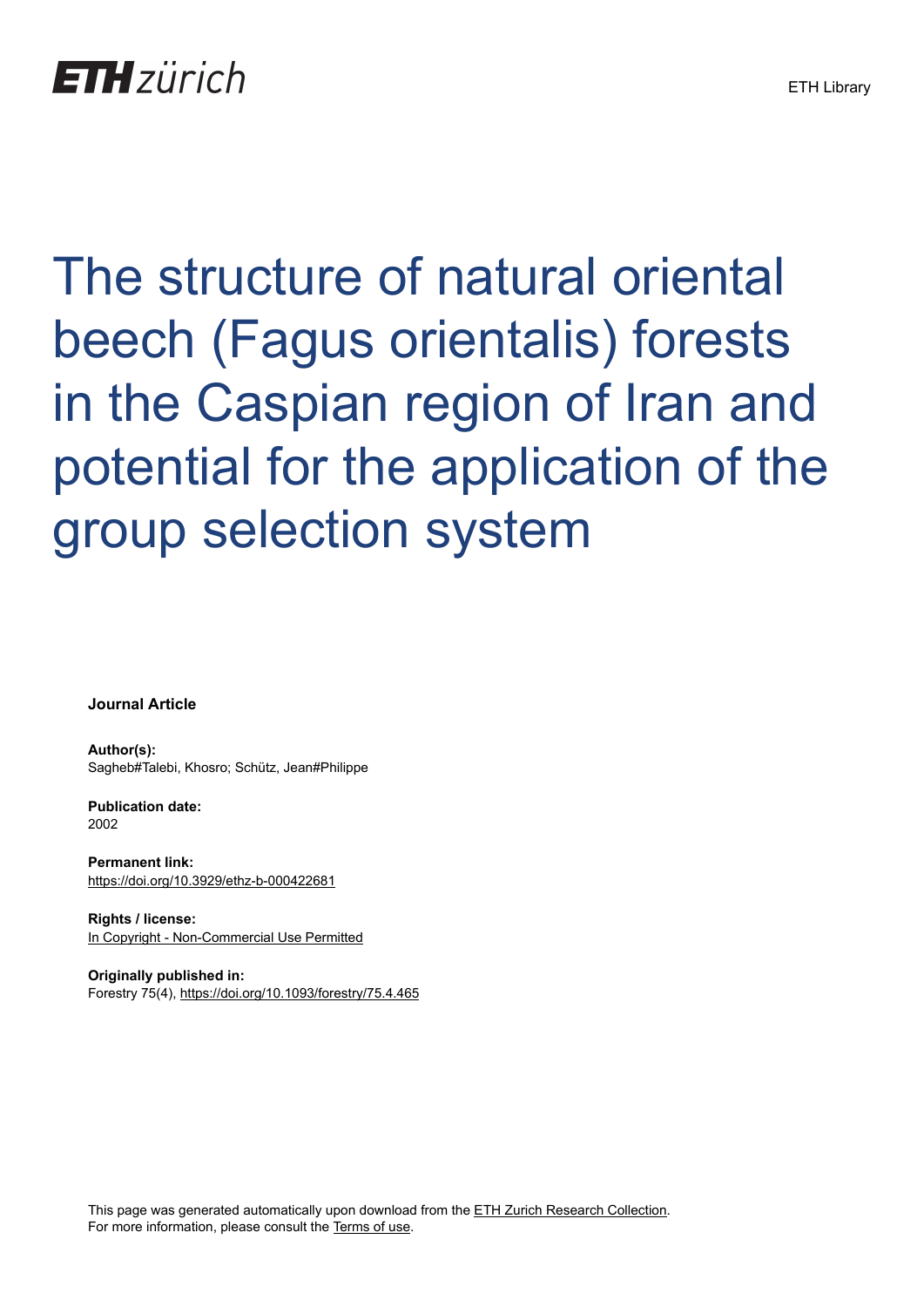# The structure of natural oriental beech (*Fagus orientalis*) forests in the Caspian region of Iran and potential for the application of the group selection system

# KHOSRO SAGHEB-TALEBI<sup>1</sup> AND JEAN-PHILIPPE SCHÜTZ<sup>2</sup>

<sup>1</sup> Iranian Research Institute of Forests and Rangelands, PO Box 13185-116, Tehran, Iran

<sup>2</sup> Swiss Federal Institute of Technology, 8092 Zürich, Switzerland

#### *Summary*

In the Caspian region of northern Iran, research was carried out into the structure of pure and mixed stands of natural oriental beech (*Fagus orientalis* Lipsky) and the presence of regeneration in natural gaps of differing sizes. Results showed that beech stands usually occurred naturally in small groups of a similar age, whereas the age structure of larger areas (>1 ha) was more uneven. The total volume of stands investigated ranged from 480  $\text{m}^3$  in the pure stand to 600  $\text{m}^3$  in the mixed stand. Only one-third of total trees were classed as large timber  $(>55$  cm diamater at breast height), which in turn accounted for two-thirds of total stand volume. Although beech regeneration within the large gaps (>0.1 ha) showed the best growth characteristics, more well-formed saplings were found within medium-sized gaps (0.02–0.05 ha). From the results, it was concluded that the group selection system, with the removal of two to four main trees, could be a suitable method for managing oriental beech stands.

# **Introduction**

The Caspian region is a humid zone in northern Iran with an annual precipitation of between 600 mm in the east and 2000 mm in the west of the region. The pure and mixed oriental beech forests (*Fagus orientalis* Lipsky) are situated in a belt which lies between 700 and 2000 m a.s.l. Forestry activities in Caspian region are in their infancy and the beech forests have been managed using even-aged silvicultural systems, mostly

shelterwood systems, for the last three decades. However, the shelterwood systems have only been partly successful because of regeneration problems.

Another option for management of these forests in a sustainable way would be to use a continuous cover approach by the use of silvicultural selection systems. In order to use the selection system successfully, a close survey of the structure and growth conditions is absolutely essential (Schütz, 1997). This not only applies to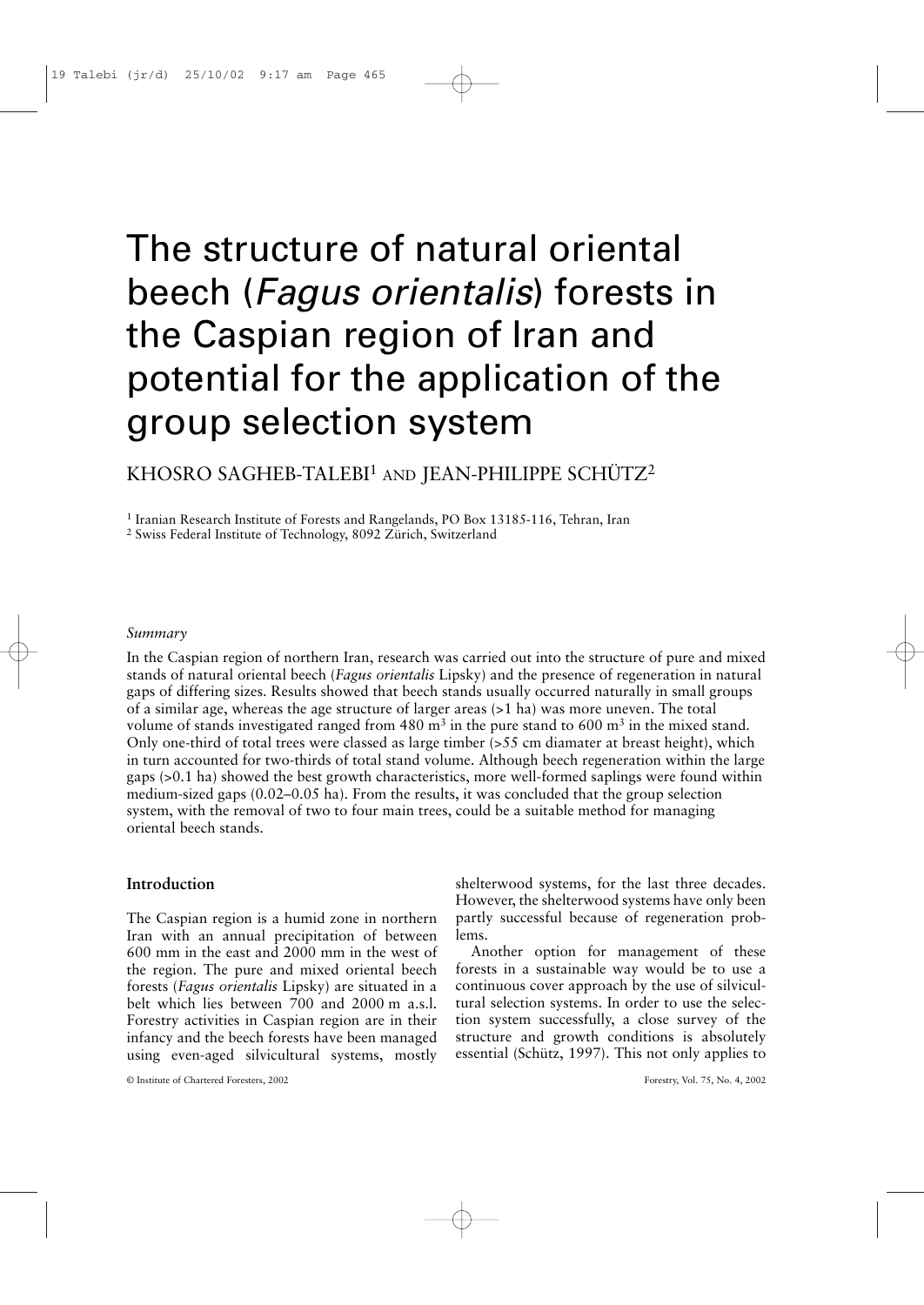the growth potential of the overstorey, but also the dynamics of natural regeneration in gaps, which is so important for achieving an irregular structure. This has certainly been the case with other studies into the beech virgin forests of eastern Europe. For example, Leibundgut (1993), Korpel (1995) and Burger *et al*. (2001) noted that natural regeneration normally occurs in small gaps. They also noted that stand structure at some stages closely resembles the structure of selection forests. This fact has also been recently observed in oriental beech forests in the Caspian region (Eslami, 2000; Shahnavazi, 2001).

The aim of this study was to survey the structure of beech stands and to study the quantitative and qualitative characteristics of beech regeneration in canopy gaps, in order to determine an appropriate gap size for the use of the group selection system.

### **Materials and methods**

Typical examples of pure and mixed oriental beech (*Fagus orientalis* Lipsky) forests were selected in the Mazandaran province of northern Iran. In order to study the structure of beech stands, two main sample plots, each covering 4 ha, were laid out in pure and mixed natural



*Figure 1*. Pattern of the sample plots in the study area.

beech stands at each site. These were then divided into two divisions (2 ha), into four subdivisions (1 ha), into eight plots (0.5 ha) and into sixteen subplots (0.25 ha) (Figure 1). All trees with a diameter at breast height (d.b.h.) of >7.5 cm were recorded, and height and canopy measurements were taken to allow the vertical and horizontal profiles of the stands to be studied. The pure beech stand was composed of 91 per cent beech and 9 per cent other broadleaved trees, whereas the mixed stand consisted of 70 per cent beech and 30 per cent other broadleaved species.

In order to study the regeneration development within naturally occurring gaps in the stand, four sizes of crown gap were chosen: <0.02 ha, 0.02–0.05 ha, 0.05–0.1 ha and >0.1 ha. One transect, 1 m wide, was established across the widest diameter of each gap. Each transect was divided into plots  $(1 \times 1)$  m); the number of saplings of different species, stem base diameter, height and mode of branching of all beech saplings were studied in every second plot. The number of assessed plots on the transects was five in 0.02 ha canopy gaps, 11 in 0.02–0.05 ha, 16 in 0.05–0.1 ha and 23 in >0.1 ha gaps.

In order to determine the relative light intensity, four pictures were taken with the aid of a fish-eye lens in four locations in each of the gaps. The pictures were taken in the middle of the gap, external edge of the gap, internal edge of the gap and between the gap centre and gap edge (Figure 2). Using the method of Anderson (1964) and Thormann (2001), the relative light intensity was calculated for each picture.

Analysis of data was by SPSS software using analysis of variance. The Tukey test and the  $\chi^2$ test were used to compare treatment means where appropriate.

# **Results**

#### *Stand structure and quantitative characteristics*

The results showed that in both stands of the sample 0.25 and 0.5 ha plots, the distribution of stem number per diameter class was heterogeneous but the general view of the curves generally showed an even-aged structure (Figure 3a, b). However, at a larger scale, 1 ha plots and above, an uneven-aged pattern and irregular distribution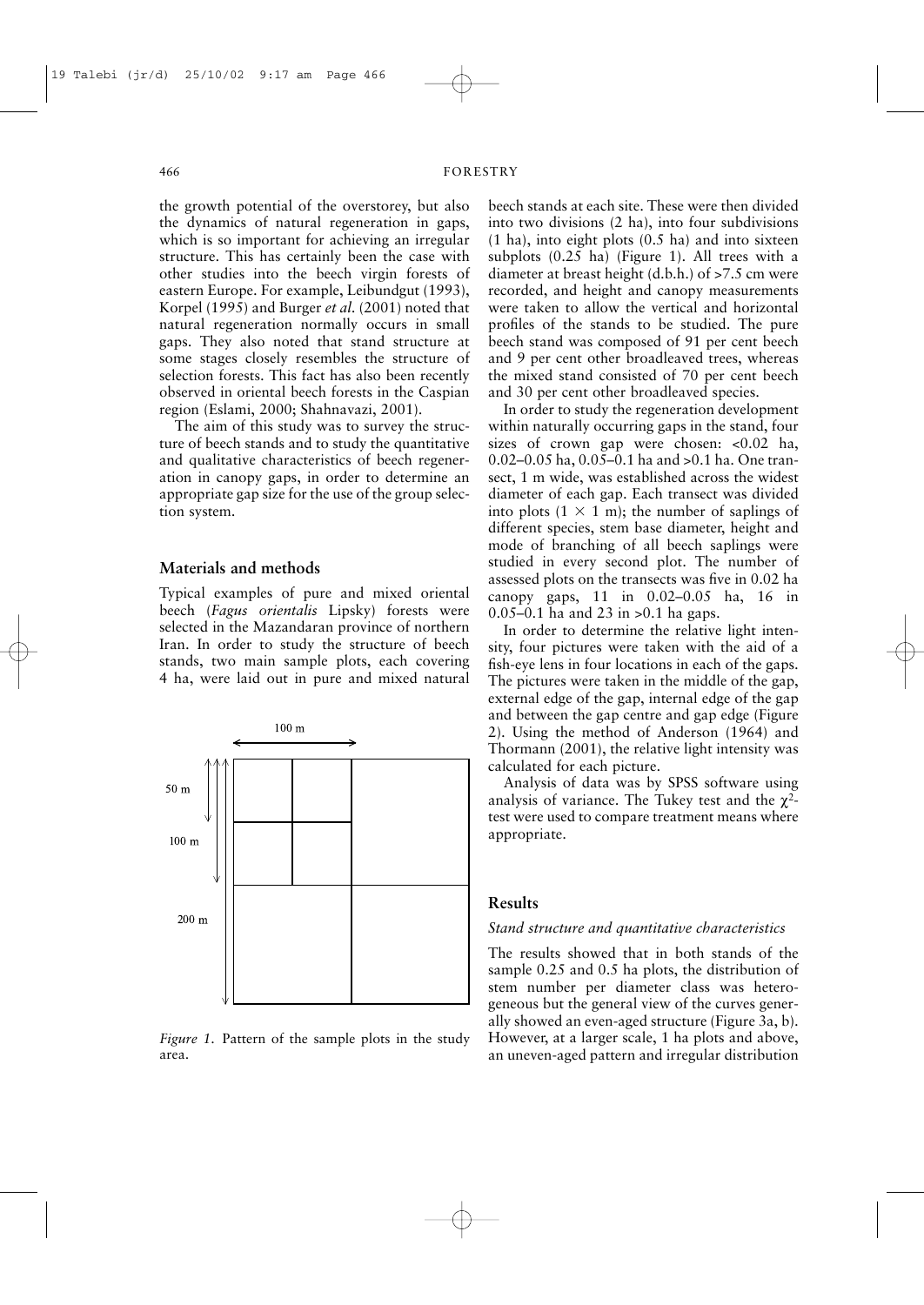

*Figure 2*. Pattern of the plots on a transect within a gap.



*Figure 3*. Frequency distribution of stems in (a) 0.25 ha, (b) 0.5 ha, (c) 1 ha and (d) 2 ha in the studied pure and mixed beech stands.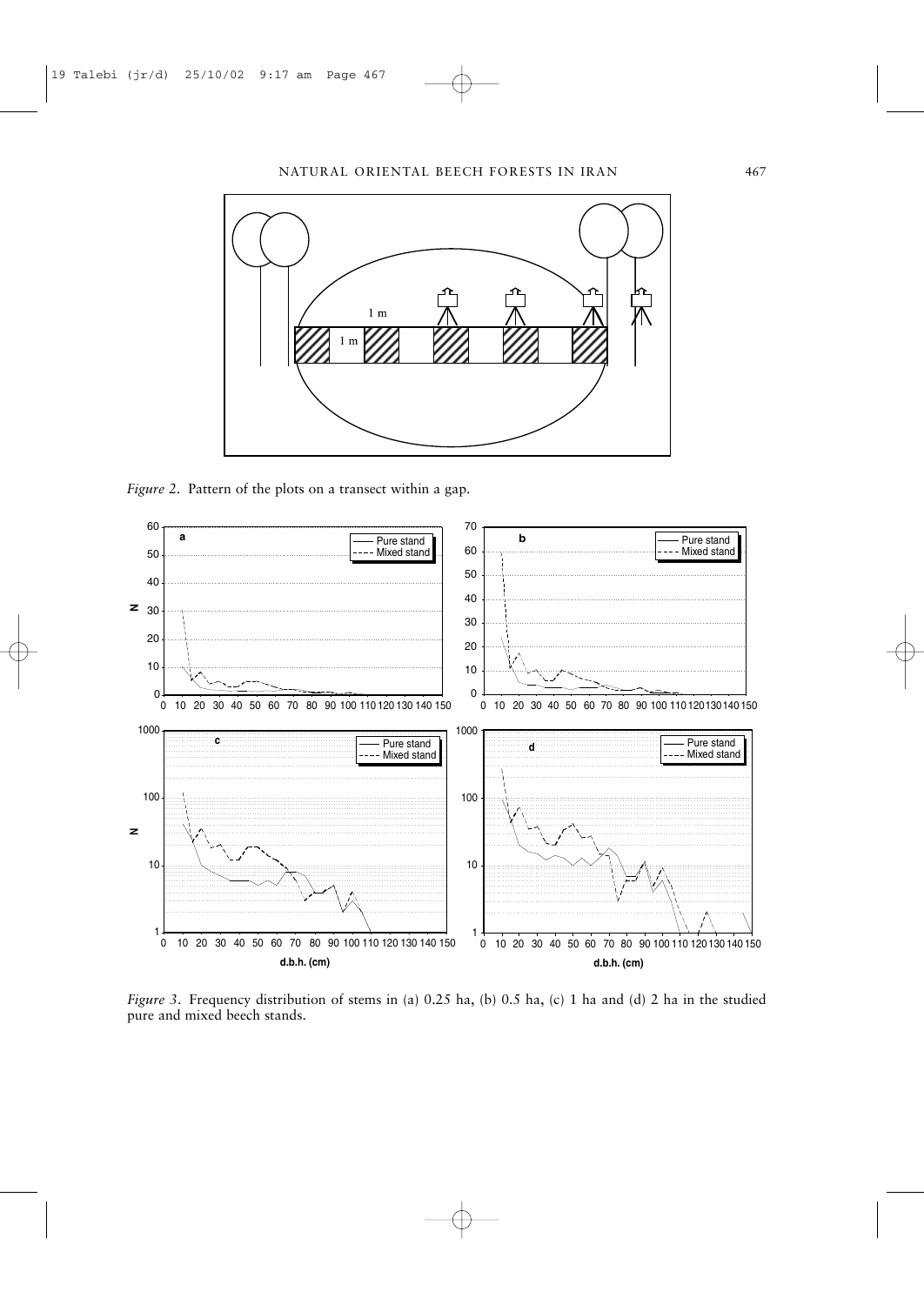of trees was more apparent (Figure 3c). In the 2 ha sample plots, the frequency distribution of stem numbers displayed a noticeably uneven-aged structure (Figure 3d). This was due to the fact that several even-aged groups of trees existed beside each other. The same trend was observed in the 4 ha sample plots. Figure 4 illustrates the vertical and horizontal profile of the mixed beech stand.

To examine the structure of the stands, data from the 1 ha plots were used. The results showed that the stem number and basal area per hectare, and consequently the volume of the mixed stand were higher than in the pure stand. In the pure stand, the total basal area was  $31.8 \text{ m}^2$ , while in the mixed stand it was 41 m2 (Table 1). Beech accounted for more than 80 per cent of basal area and volume of the pure stand, whereas the proportion of basal area and volume of beech in the mixed stand was slightly more than 50 per cent.

The percentage of number of stems and tree volume for different tree sizes is shown in Table 2. The percentage of number of stems per hectare for large timber in the pure and mixed stands was only 32 per cent and 17 per cent, respectively; this accounted for 86.6 per cent and 69.4 per cent of the total volume per hectare (Table 2). In other

words, large timber made up more than twothirds of total volume.

# *Regeneration characteristics*

In small and medium sized gaps, saplings tended to be in the centre (Figure 5a, plots 3 and 4; Figure 5b, plots 4–9), whereas in larger sized gaps there was some evidence that saplings were concentrated at the edges (Figure 5d: plots 1–9 and 15 –23). Only a small number of saplings were recorded at the centre of the large gaps (Figure 5d: plots 11 and 12), and most of these were lightdemanding species.

As illustrated in Table 3, the stem base diameter and height of beech saplings increased in line with increasing gap size and relative light intensity. The differences observed in stem base diameter and sapling height between the gaps were statistically significant. The highest proportion of unforked saplings was observed in medium-sized gaps, and this difference was statistically significant compared with small- and large-sized gaps. The percentage of forked and broom-shaped saplings varied in direct proportion (with the exception of small-sized gaps) and increased with



*Figure 4*. Structure pattern of the studied mixed beech stands (Fa. = beech, Ca. = hornbeam, Ac. = maple,  $Al. = alder$ ).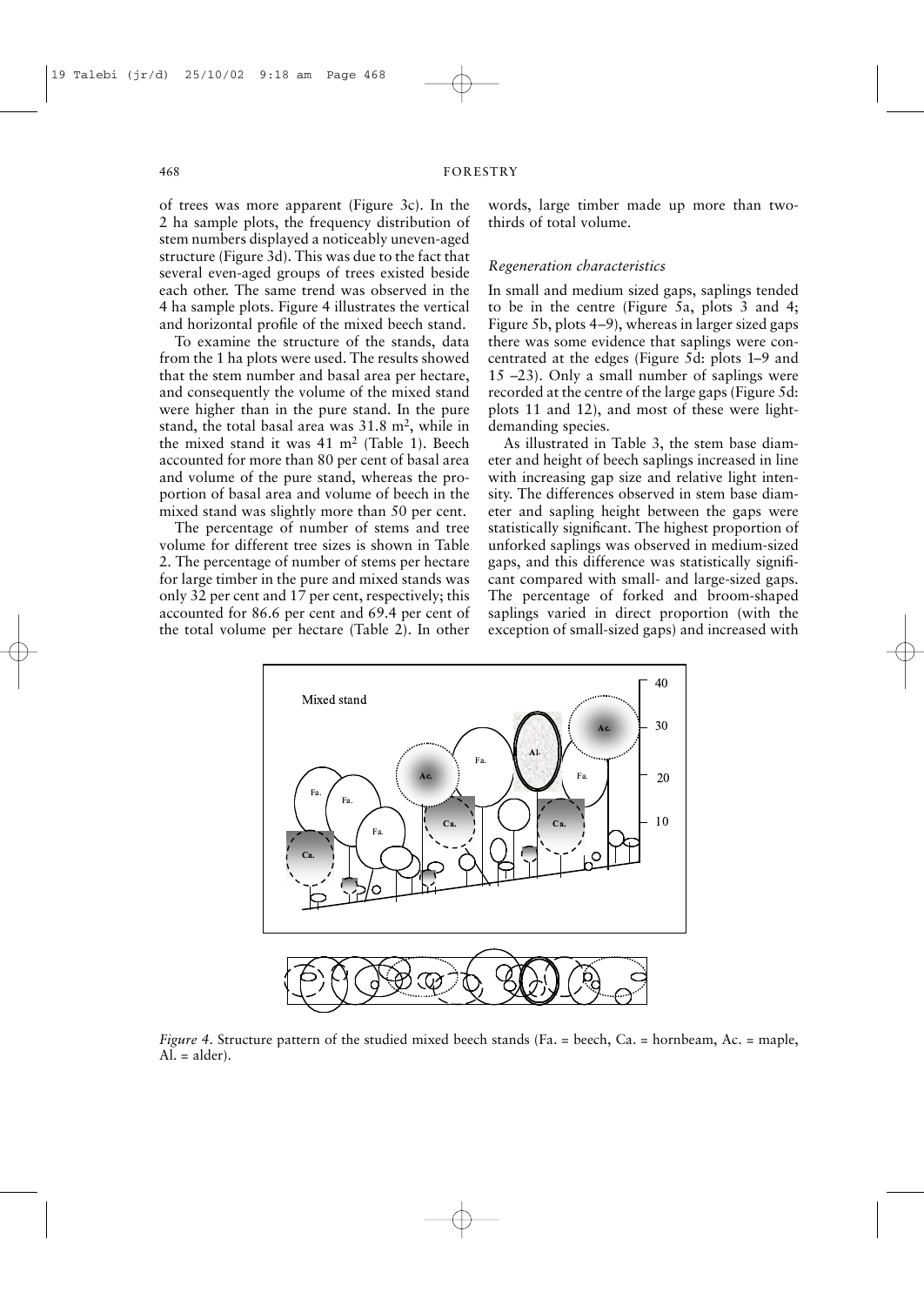|               |            |              | Basal area $(m^2/ha)$ |             |               |              | Volume $(m^3/ha)$ |              |                     |              |                |
|---------------|------------|--------------|-----------------------|-------------|---------------|--------------|-------------------|--------------|---------------------|--------------|----------------|
|               |            | Beech        |                       | Other spp.  |               |              | Beech             |              | Other spp.          |              |                |
| Stand         | N/ha       | $B.a.$ *     | (%)                   | $B.a.$ *    | (%)           | Total        | $Vol+$            | (%)          | $Vol.$ <sup>†</sup> | (%)          | Total          |
| Pure<br>Mixed | 167<br>336 | 26.9<br>21.6 | 84.6<br>52.7          | 4.9<br>19.4 | 1.5.4<br>47.3 | 31.8<br>41.0 | 406.5<br>316.6    | 84.2<br>52.5 | 77.1<br>286.5       | 15.8<br>47.5 | 483.6<br>603.1 |

*Table 1*: Quantitative characteristics of studied pure and mixed beech stands (data from 1 ha plot)

\* B.a. = basal area.

† Vol. = volume.

*Table 2*: Frequency of stem number  $(n)$  and tree volume  $(m<sup>3</sup>)$  for different timber sizes in the studied stands (data from 1 ha plot)

|                  |                             | Timber size (pure stand)       |                     |       | Timber size (mixed stand)        |                                |                                           |       |  |
|------------------|-----------------------------|--------------------------------|---------------------|-------|----------------------------------|--------------------------------|-------------------------------------------|-------|--|
|                  | Small<br>$(<30 \text{ cm})$ | Medium<br>$(35-50 \text{ cm})$ | Large<br>$(>55$ cm) | Total | Small<br>$\approx 30 \text{ cm}$ | Medium<br>$(35-50 \text{ cm})$ | Large<br>$\left( > 55 \text{ cm} \right)$ | Total |  |
| $\boldsymbol{n}$ | 89.0                        | 24.0                           | 54.0                | 167   | 220.0                            | 59.0                           | 57.0                                      | 336   |  |
| $\%$             | 53.3                        | 14.4                           | 32.3                | 100   | 65.5                             | 17.5                           | 17.0                                      | 100   |  |
| Volume           | 20.2                        | 44.5                           | 418.9               | 483.6 | 59.2                             | 125.3                          | 418.6                                     | 603.1 |  |
| $\%$             | 4.2                         | 9.2                            | 86.6                | 100   | 9.8                              | 20.8                           | 69.4                                      | 100   |  |

*Table 3*: Some quantitative and qualitative characteristics of beech saplings in relation to gap size

|                  | Relative light<br>intensity $(\% )$ |      |                    |                             |                     |                      |                                     |
|------------------|-------------------------------------|------|--------------------|-----------------------------|---------------------|----------------------|-------------------------------------|
| Gap size<br>(ha) | Min.                                | Max. | No. of<br>saplings | S.B.D. <sup>†</sup><br>(mm) | Height<br>(cm)      | Unforked<br>$( \% )$ | Forked and broom-<br>shaped $(\% )$ |
| < 0.02           | 2.0                                 | 41.8 | 89                 | $11.2b*$                    | $83.5c*$            | $64.3c*$             | $35.7a*$                            |
| $0.02 - 0.05$    | 3.5                                 | 55.8 | 99                 | 12.6 <sup>c</sup>           | 10.5.9 <sup>b</sup> | 82.7 <sup>a</sup>    | 17.3c                               |
| $0.05 - 0.1$     | 5.5                                 | 57.6 | 71                 | 13.5 <sup>b</sup>           | 10.5.9 <sup>b</sup> | 75.9b                | 23.1 <sup>b</sup>                   |
| > 0.1            | 11.4                                | 63.1 | 102                | $14.4^a$                    | 114.8 <sup>a</sup>  | 65.6 <sup>c</sup>    | $34.4^a$                            |

\* Different letters indicate significant differences at level of <5%.

 $\dagger$  S.B.D. = stem base diameter.

increasing gap size, from 17.3 to 34.4 per cent (Table 3). The reason for this was probably that a high proportion of saplings with horizontal branches (plagiotropic saplings) were in small gaps, which had lower light intensity.

# **Discussion and conclusion**

The plenter structure is rarely found in natural forests; when it does occur, it lasts only for a short period of time, during the so-called 'Plenter stage' and 'Ageing stage' (Korpel, 1995). The genuine plenter system is actually a man-made system; and this can have a longer life span, provided that the appropriate silvicultural operations are continued (Schütz, 1997). The results of this investigation showed that the natural beech stands in the Caspian region illustrate an irregular, heterogeneous and uneven-aged structure at the minimum area of 1 ha, whereas the irregular structure of European mixed fir–spruce–beech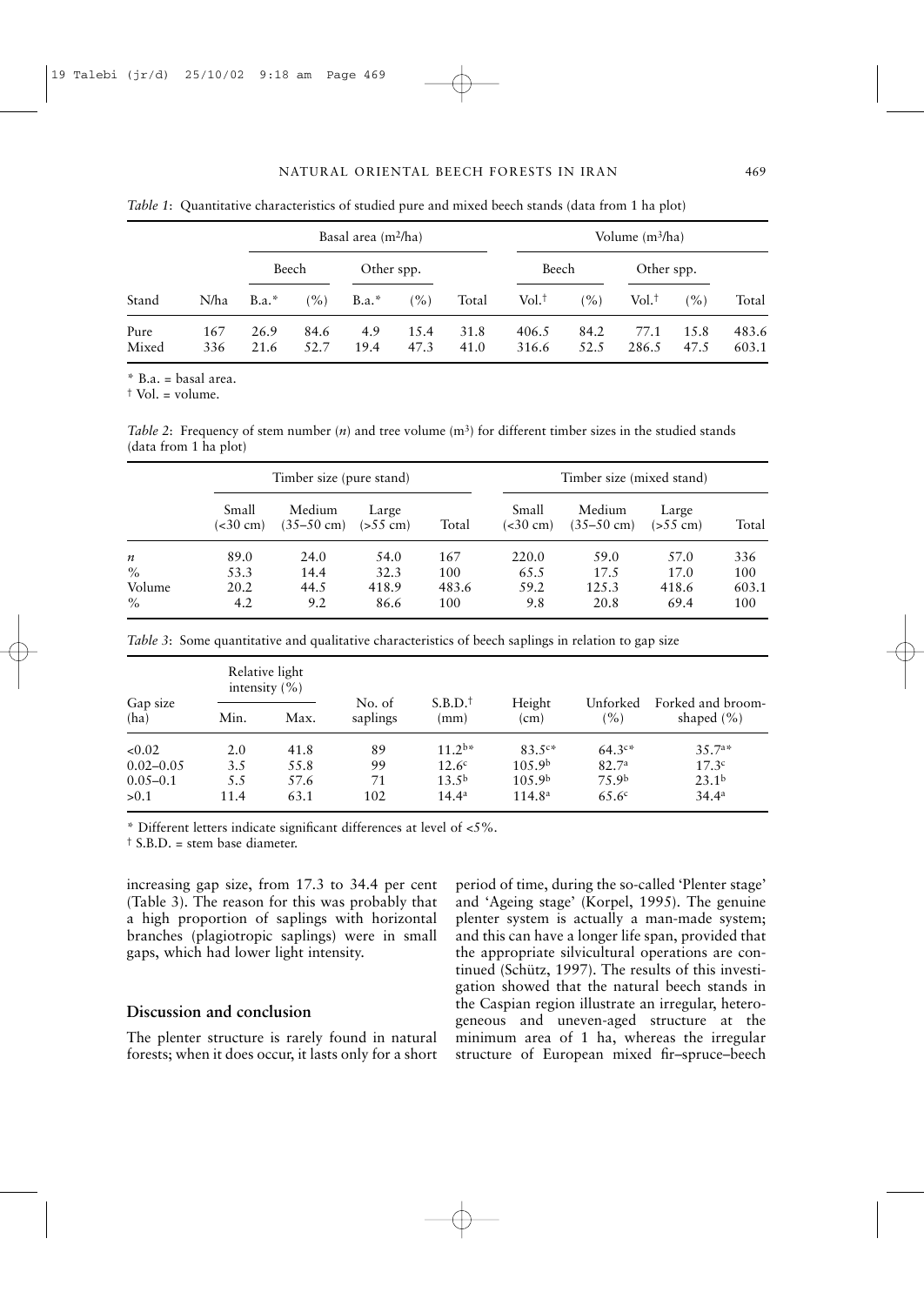

*Figure 5*. Distribution of saplings according to the position of micro-sample plots of different sized gaps (from one edge – through the centre – to another edge).

stands is distinguishable on much smaller areas (Schütz, 1989).

Moreover, a comparison of volume distribution in d.b.h. classes of the studied stands and some other oriental beech stands with European beech stands (Table 4) showed that all the beech stands in northern Iran are old and contain a higher proportion of large trees. The low proportion of volume in smaller dimensions in Caspian beech stands is obvious from Table 4 and this suggests a possible problem with stem recruitment if the structure of the forests is not changed.

The studied stands regenerate in different sized groups, but different cohorts in the continuous regeneration process can be observed. Korpel (1995) and Mataji (1999) observed similar results in Slovakian virgin beech forests and Caspian natural beech forests, respectively. The presence of regeneration in gaps is very important for

achieving an irregular, uneven-aged structure. In the stands described in this study, gaps only occur when an old tree dies and falls down. The gap size depends on the tree crown dimension and on the number of dead trees, which facilitates the regeneration of beech in the gaps. For the regulation of irregular forests, light is more important than lateral competition (Schütz, 1997). On the one hand, excess light in large gaps results in increased diameter and height growth of the saplings, but could negatively affect the form of the saplings. This confirms the results of previous studies (Brown, 1952; Le Tacon, 1983; Roloff, 1986; Sagheb-Talebi, 1995, 1996).

In order to maintain the irregularity and the uneven-aged structure of the stands in the long term and to accelerate the regeneration process, regeneration is best established in groups. Taking into account the stand structure, the high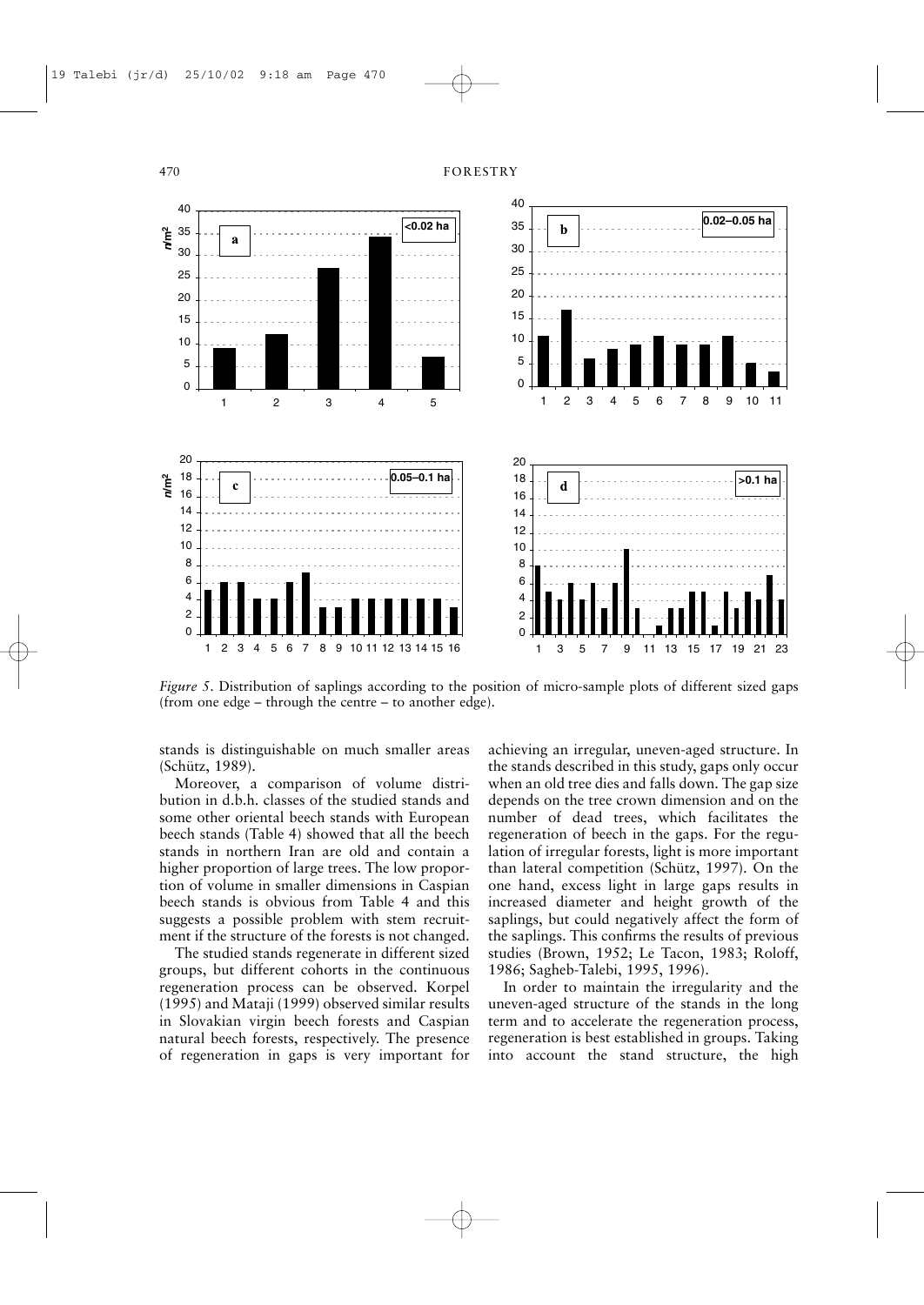|                                   | Distribution of volume/ha in d.b.h. classes (%) |           |      |       |                |  |
|-----------------------------------|-------------------------------------------------|-----------|------|-------|----------------|--|
| Forest stand                      | ~50                                             | $35 - 55$ | > 50 | Total | Reference      |  |
| Pure beech                        | 4                                               | 9         | 87   | 100   | Recent study   |  |
| Mixed beech                       | 10                                              | 2.1       | 69   | 100   | Recent study   |  |
| Mixed beech (in Caspian Region)   | 9                                               | 12        | 79   | 100   | Fallah (2000)  |  |
| Mixed beech (in Caspian Region)   | 6                                               | 13        | 81   | 100   | Sagheb-Talebi* |  |
| Beech stand (in Swiss Jura)       | 15                                              | 34        | 51   | 100   | Schütz (1989)  |  |
| Beech stand (in Langula, Germany) | 36                                              | 32        | 32   | 100   | Schütz (2001)  |  |

*Table 4*: Comparison of volume distribution in d.b.h. classes in the studied and some other oriental beech stands with European beech stands

\* Personal data (internal report, not published).

shade-tolerance of oriental beech, the crown dimension (a diameter of 5–12.5 m, Amani and Hassani, 1998) and the satisfactory development of natural regeneration in medium-sized groups (0.02–0.05 ha), it can be concluded that the group selection system, with the removal of two to four main trees, could be a suitable method for managing beech stands. However, it should be mentioned that the recommendation given in this study is a working hypothesis and would need to be validated by further investigations.

#### *Acknowledgements*

The authors would like to thank Messrs Eslami, Shahnavazi, Mousavi and Ghorchibeigi, and two anonymous reviewers for their help and comments. This project is supported by the Research Institute of Forests and Rangelands – Iran.

# **References**

- Amani, M. and Hassani, M. 1998 An investigation on typology of the stands of *Fagus orientalis* at the two research projects: trials of uneven-aged and evenaged methods at Sangdeh (northern Iran). *Iran. J. Pajouhesh Sazandegi* **37**, 4–27.
- Anderson, M.C. 1964 Studies of the woodland light climate. I. The photographic computation of light conditions. *J. Ecol*. **52**, 27–41.
- Brown, J.M.B. 1952 *Growth of Beech in Britain*. Report on forest research for the year ending March, 1952. Forestry Commission, pp. 58–63.
- Burger, T., Dürig, R. and Stocker, R. 2001 In den ukrainischen Karpaten Buchenwälder sind anders. *Wald Holz* **4**, 55–58.
- Eslami, A. 2000 *Investigation on the structure of natural pure and mixed beech (*Fagus orientalis

*Lipsky) stands in region Neka (Nord Iran)*. Unpublished MSc thesis, Free University of Iran, Science and Research Division, 94 pp.

- Fallah, A. 2000 *Investigation on the natural beech (*Fagus orientalis *Lipsky) stand structure in Mazandaran and Golestan Provinces*. Unpublished PhD thesis, University of Teheran, Faculty of Natural Resources, 202 pp.
- Korpel, S. 1995 *Die Urwälder der Westkarpaten*. Gustav Fischer, Stuttgart, 310 pp.
- Leibundgut, H. 1993 *Europäische Urwälder*. Haupt Verlag, Bern, 260 pp.
- Le Tacon, F. 1983 La plantation en plein de'couvert: une des causes de la mauvaise forme du hêtre dans le nord-est de la France. *Rev. For. Fr.* XXXV **6**, 452–459.
- Mataji, A. 1999 *Investigation on the frequency distribution of stems in the height classes of natural beech forest in north Iran (District Gorazbon, Kheyroudkenar)*. Unpublished MSc thesis, University of Tehran, Faculty of Natural Resources, 90 pp.
- Roloff, A. 1986 Morphologische Untersuchungen zum Wachstum und Verzweigungs-System der Rotbuche (*Fagus sylvatica* L.). *Mitt. Dtsch. Dendrol. Ges*. **76**, 5–47.
- Sagheb-Talebi, K. 1995 Study of some characteristics of young beeches in the regeneration gaps of irregular shelterwood (Femelschlag). In *Genetics and Silviculture of Beech*. S.F. Madsen (ed.). Forskingsserien, Nr. 11, Denmark, pp. 105–116.
- Sagheb-Talebi, K. 1996 *Quantitative und qualitative Merkmale von Buchen-jungwüchsen (Fagus sylvatica L.) unter dem Einfluss des Lichtes und anderer Standortsfaktoren*. Monograph 78, Schweizerischen Zeiscrift für Forstwesen, Zurich, 219 pp.
- Shahnavazi, H. 2001 *Qualitative and quantitative investigation of regeneration gaps in beech (*Fagus orientalis *Lipsky) forests of Caspian region (Jamand District)*. Unpublished MSc thesis, Free University of Iran, Science and Research Division, 116 pp.